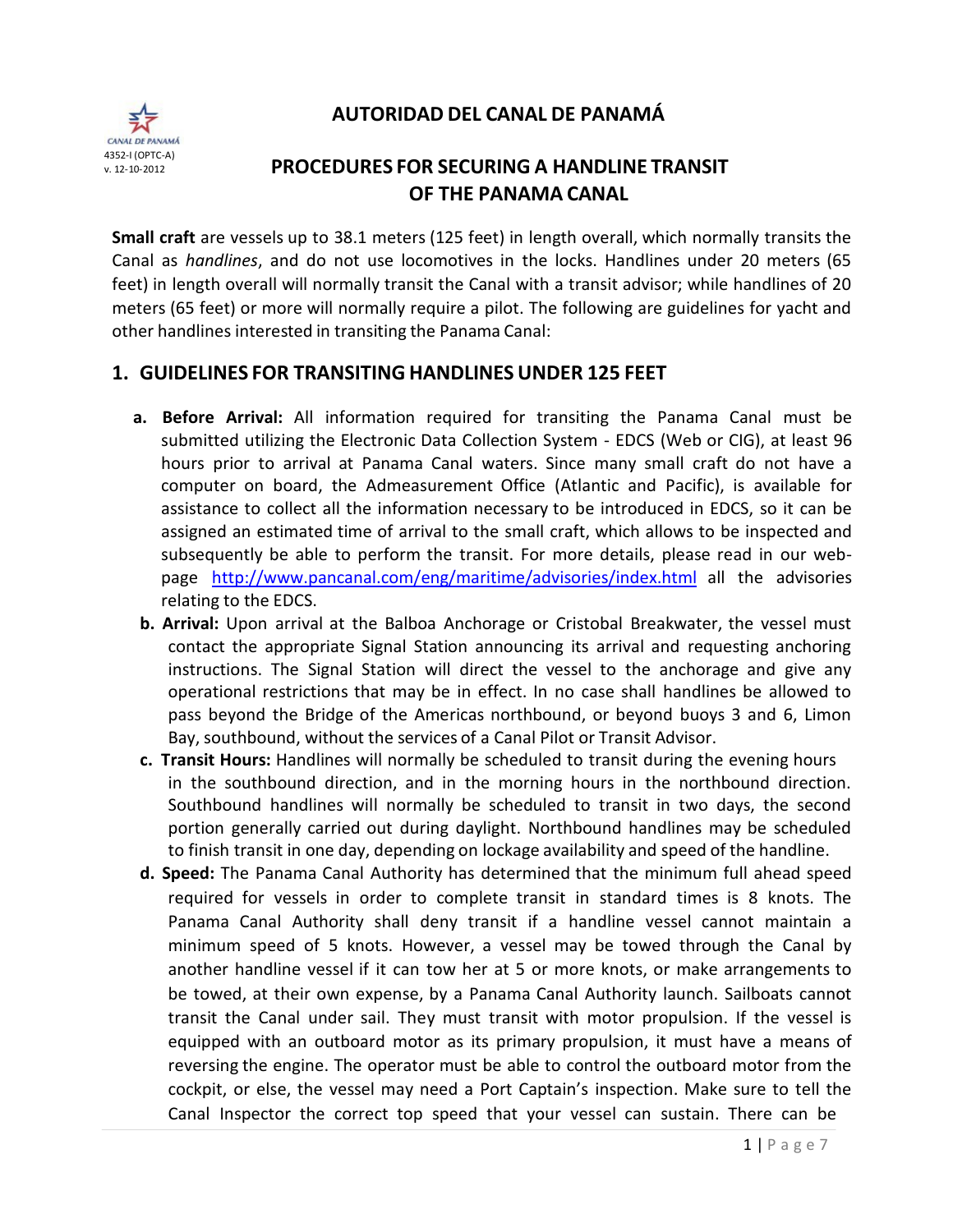hazardous currents associated with the transit, and it is important that your vessel be able to maintain a safe speed at all times. If, at the beginning of the transit, the craft cannot maintain a safe speed, as reported to

the Canal Inspector, the craft will be turned around and returned to the starting point. If this occurs, an aborted transit charge will be billed to the craft and any other related charges. Sailboats and other slow vessels, normally will transit in two days. If the vessel must anchor for the night at Gamboa or Gatun Anchorage, no one other than Panama Canal Authority personnel is allowed to go ashore without the Port Captains' permission and on ACP launches only. No dinghies or rowboats are permitted.

- **e. Transit Advisor:** Small crafts less than 20 meters (65 feet) in length shall be assigned a Transit Advisor, who will function as an advisor to the skipper; providing knowledge of the Canal operating area, and procedures to follow. He also provides communications with the locks, transiting vessels and Authority Transit Controllers. These vessels will be assigned a Panama Canal Pilot only under special circumstances.
- **f. Radio:** You must stand by channel 12 VHF while in Canal waters.

## **2. EQUIPMENT REQUIREMENTS**

All handlines vessels are required to be equipped with 4 ropes, of adequate strength for the size of the vessel to maintain it stable in the lock chamber under strong turbulence. These ropes must be a minimum of 125 feet (38 meters) long and have a loop tied on one end about 3 feet in diameter. The ropes must be free of knots or splices in order to pass freely through the chocks. The vessel must be equipped with adequate fenders, at least 4 to prevent damage from making contact with the chamber walls during lockages. Normally, ropes and tires for fenders can be rented from local yacht clubs, or shipping agents if needed. It is the vessel's responsibility to have enough fenders on board and properly placed. All vessels must have an anchor capable of being retrieved without delay. The vessel must be equipped with a working whistle or horn. The vessel must have a toilet on board or they could experience delays while relieving the Pilot or Transit Advisor. The vessel must provide the Pilot or Transit Advisor with a meal and fresh drinking water, or there could be an additional charge to provide these items for them. An awning must be installed over the cockpit to provide the Transit Advisor and crew with shelter from the sun and rain. Vessel must maintain its schedule, regardless of weather conditions.

## **3. TRANSIT REQUIREMENTS**

After inspection, the Canal Port Captain or his designee will determine whether your vessel transits the Canal as a "center chamber" or "sidewall" handline lockage. This determination is based on hull configuration, protruding railings, awnings, tall masts, spars or anything else, which could be damaged when made fast alongside chamber walls.

On up-lockages, heavy turbulence is encountered. Consequently, all lines should be inspected for condition and should be of sufficient size and strength to hold the vessel under heavy strain, size not less than  $7/8$ " in diameter, nor larger than 1  $\frac{1}{2}$ " in diameter is mandatory. Line handlers must have enough strength and skill to control lines during times of turbulence.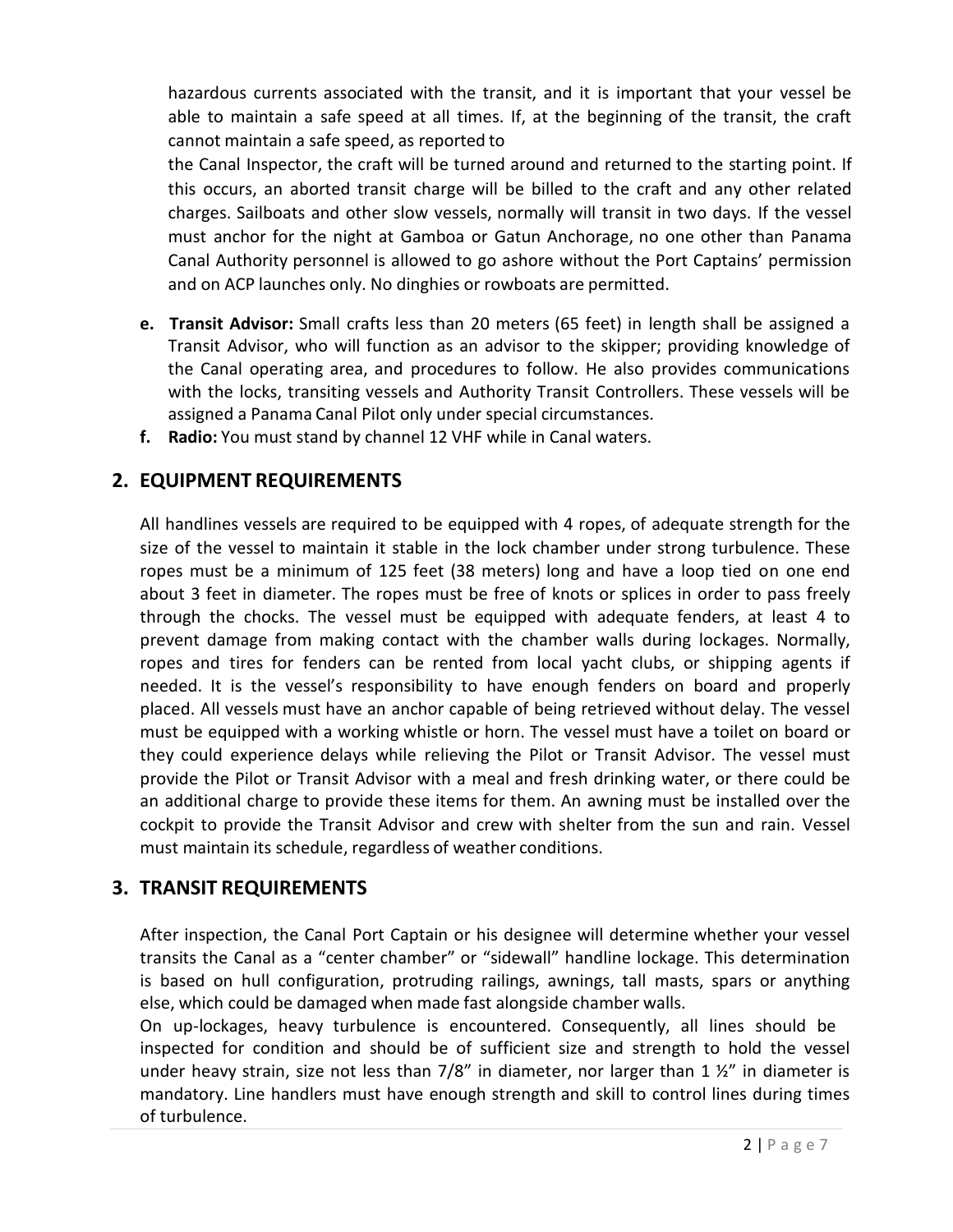Regardless of the type of lockage planned, every vessel must be equipped for center chamber lockage, especially with regard to number of linehandlers and mooring lines.

## **4. ADMEASUREMENTAND CLEARANCES**

- **a. Boarding:** All vessels desiring to transit the Panama Canal must be boarded and cleared by an Admeasurer. Vessels must be measured prior to their initial transit or their first transit after structural changes were made.
- **b. Vessels without a local agent:** Can call the Balboa Admeasurement Office at (507) 272‐ 4571, or the Cristobal Admeasurement Office at (507) 443‐2293 to make an appointment to have their vessels inspected, measured and cleared. An Admeasurement Clearance form will be issued upon completion of inspection. There is no fee for the issuance of this form, which must be re-issued for each transit and is valid for two months (60 days).
- **c. Vessels with a local agent:** The agent will give an ETA. Vessel will be boarded, inspected, measured and cleared shortly after arrival by an Admeasurer. The Agent will guarantee the proper payments required for transit.
- **d. Measurement and inspections:** Depending upon the particular circumstances of the case, the Admeasurer will visit the vessel to perform any necessary paperwork, measurements and inspections. Such visits will be conducted only between the hours of 7:00 a.m. and 2:00 p.m. local time, and are subject to deferral due to anticipated workload changes. There is a fee for performing admeasurement inspections after normal working hours when resources are available. The fee is \$85.00 per hour with a 2hour minimum. In most cases, the transit criteria will be established during this visit, and the owner/skipper will be noticed of the requirementsfor transit.
- **e. Forms**:

Admeasurement Clearance and Handline Inspection form (No Agents). This form is required for payment of Canal tolls and fees.

*Handline Lockage Request*. This form includes the type of lockage, a physical description of the vessel, and the equipment required aboard during the transit. The Canal Port Captain must approve it.

*Handline Undertaking to Release and Indemnify*. It identifies several characteristics that are common to small vessels but that do not comply with Canal regulations. Transit may only be allowed if the skipper signs this form releasing the Panama Canal Authority from liability in case of any accident, damage or injury, caused by use of equipment aboard the vessel that does not meet Panama Canal requirements.

## **5. ASSESSMENTOF TOLLS AND OTHER TRANSIT RELATED CHARGES**

- **a. Tolls:** The Panama Canal tolls are assessed on PC/UMS Net Tonnage, which is based on the internal volume of the vessel and also whether the vessel is laden or in ballast, as determined by the Admeasurer. Tolls for small craft of up to 583 PC/UMS Net Tons when laden or 735 PC/UMS when in ballast, are based on their length overall.
- **b. Deposit Fee:** The total deposit fee required for small craft includes the tolls, transit vessel inspection (TVI) and security fees, and the buffer. The buffer is to be used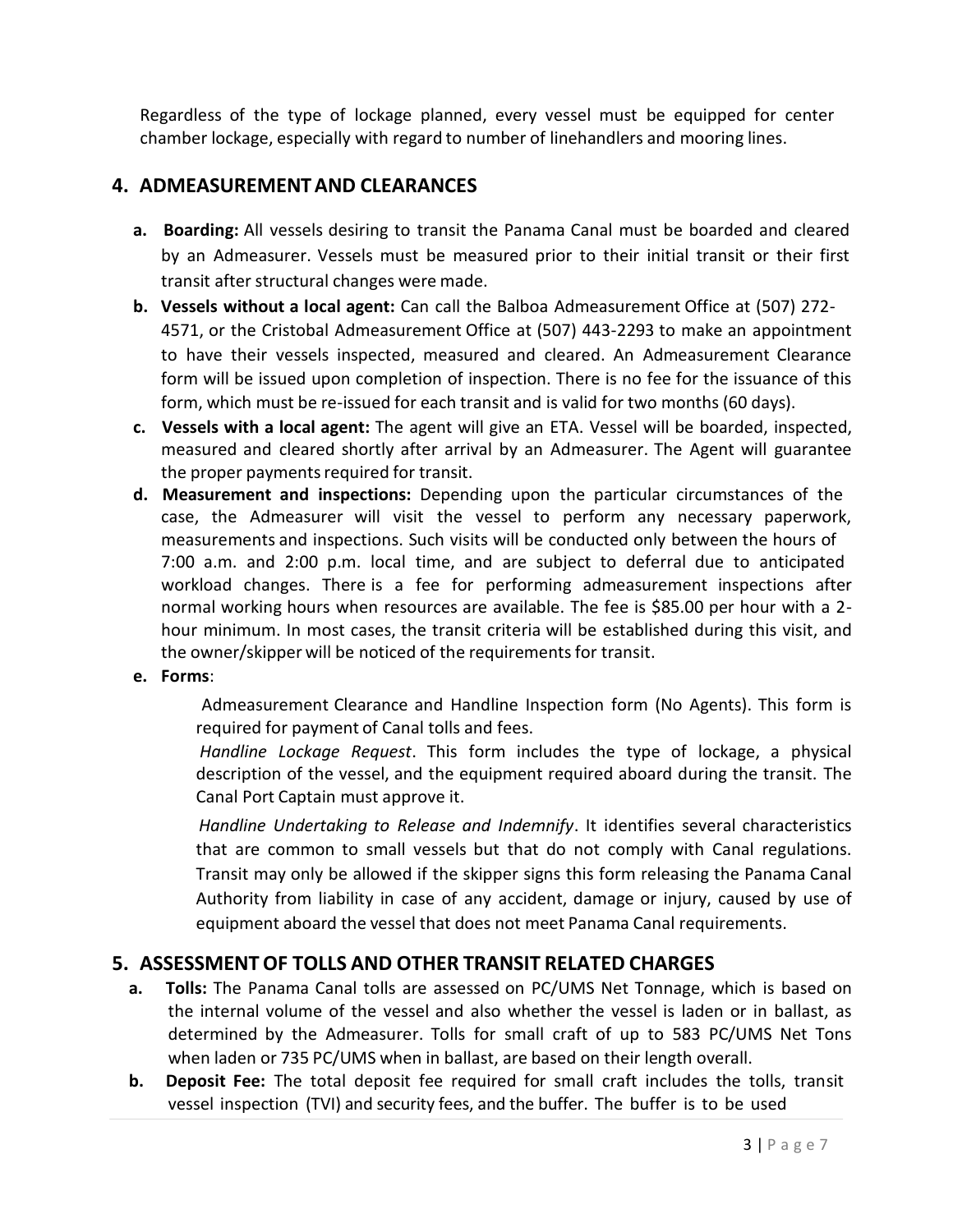in case additional charges are incurred during transit. The estimated time for refunding the buffer is 2 to 3 weeks after the transit date, as long as there are no extraordinary charges. The total **deposit fee** is based on Length Overall.

| <b>Lenght Overall</b><br>(in feet) | <b>Transit</b><br><b>Tolls</b> | TVI<br>Inspection<br>Charge | <b>Security</b><br>Charge | <b>Buffer</b> | <b>Total Deposit</b><br><b>Required</b> |
|------------------------------------|--------------------------------|-----------------------------|---------------------------|---------------|-----------------------------------------|
| Up to 50                           | \$800.00                       | \$54.00                     | \$130.00                  | \$891.00      | \$1875.00                               |
| $50 <$ length $\leq 80$            | \$1300.00                      | \$54.00                     | \$130.00                  | \$891.00      | \$2375.00                               |
| 80< length ≤ 100                   | \$2000.00                      | \$54.00                     | \$130.00                  | \$891.00      | \$3075.00                               |
| Length $>100$                      | \$3200.00                      | \$54.00                     | \$130.00                  | \$891.00      | \$4275.00                               |

- **c.** To receive your refund of the buffer without delays it is necessary that you provide us with clear **and correct information** of your bank and electronic mailing address in the Admeasurement Clearance and Handline Inspection form (4614). You must select one of the following options in order to receive your refund:
	- i. Wire transfer the fund to your personal bank account: the refund is done in US dollars only and will have a cost of \$25.00 which will be deducted from the amount to be refunded. You must state in the Form 4614 that you have selected this payment method by marking this option and provide us with the following information:

Beneficiary name Bank account name Beneficiary Bank name Bank account number Beneficiary Bank Code (ABA, SWIFT code, CHIPS) IBAN # Intermediary Bank Name Intermediary Bank Code (ABA, SWIFT code, CHIPS) If applicable

Note: The stated bank account should be able to receive transfers in US Dollars. Please take into account that the intermediary bank charges a commission for their services.

ii. Electronic (ACH/EFT) payment (electronic funds transfer to local or USA banks):

the following information is required: Beneficiary Name R.U.C. and D.V. (local) Bank account name Bank name Bank Account Number Account type (savings, checking) ABA or Bank number (routing and transit number for local banks) SWIFT Code Intermediary BankName (if applicable) Intermediary Bank SWIFT Code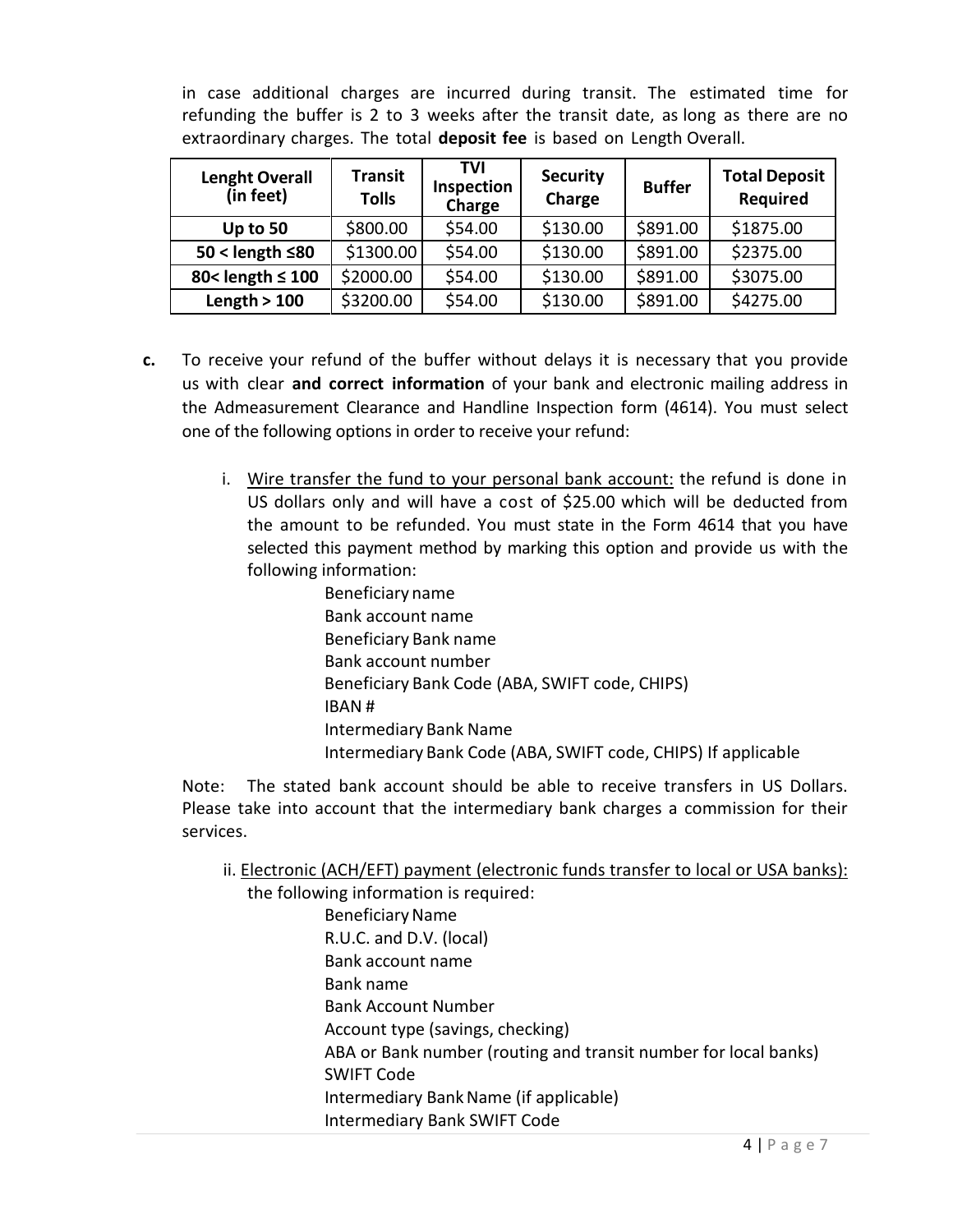#### **Note: Refund through checks have been discontinued effective July 1, 2012.**

**d.** The total deposit fee is based on Length Overall. (see table at 5.b. Deposit Fee)

If you have any further questions in regards to these instructions, please call us at the Accounting Division, telephone 272‐7857 Mrs. Wolff, 272‐7807 Mrs. Araujo or 272-7308 Mrs. Singh or write to our e-mail account [Customerdeps@pancanal.com.](mailto:Customerdeps@pancanal.com)

**e. Other related charges:** Whenever owners or representatives of handline vessels that would normally transit with transit advisors request the assignment of a regular pilot instead, that assignment will be charged at the rate of \$2,410.00 if sufficient notification has been provided, as specified on Tariff 1060.0040, or otherwise at the rate of \$4,815.00, if insufficient notice has been provided as specified on Tariff 1060.0045.

Whenever owners or representatives of handline vessels request to stop in the Canal interrupting their transit, or whenever handline vessels present some deficiency or condition that prevent the completion of their transit as scheduled, they will be assessed the tariff for transit delay of \$471.00 and other related charges, such as launch and moorage. However, if the transit is interrupted due to Canal scheduling considerations, these charges will not be applied.

The following are some deficiencies or conditions that may require the assignment of additional pilots or transit advisors in order for the vessel to complete their transit:

Restricted visibility Inadequate sanitary facilities Inability to develop and maintain the minimum full ahead speed required to complete the transit in standard time. (8 knots)

- **f. AIS System:** Vessels over 20 meter (65 feet) in LOA must have the AIS system installed and operating, otherwise the Panama Canal Authority will provide a portable unit and a rental fee of \$161.00 will be assessed.
- **g. Payment:** Tolls payment can be arranged through a local bonded agent or paid in cash directly at the Citibank in Balboa or Cristobal. Cash payments must be in US Dollars only. In order to pay tolls directly, you must present the proper *Admeasurement Clearance and Handline Inspection* form. You can also wire transfer the funds to the ACP account, writing to the Accounting Division at the [customerdeps@pancanal.com](mailto:customerdeps@pancanal.com) to request the wire instructions. The receipt of funds through wire transfer does not anticipate the reservation of the transit with the ACP.
- **h. Bank schedules:**
	- **1.** Pacific side: On the Pacific side of the Isthmus, the Citibank is located in Niko's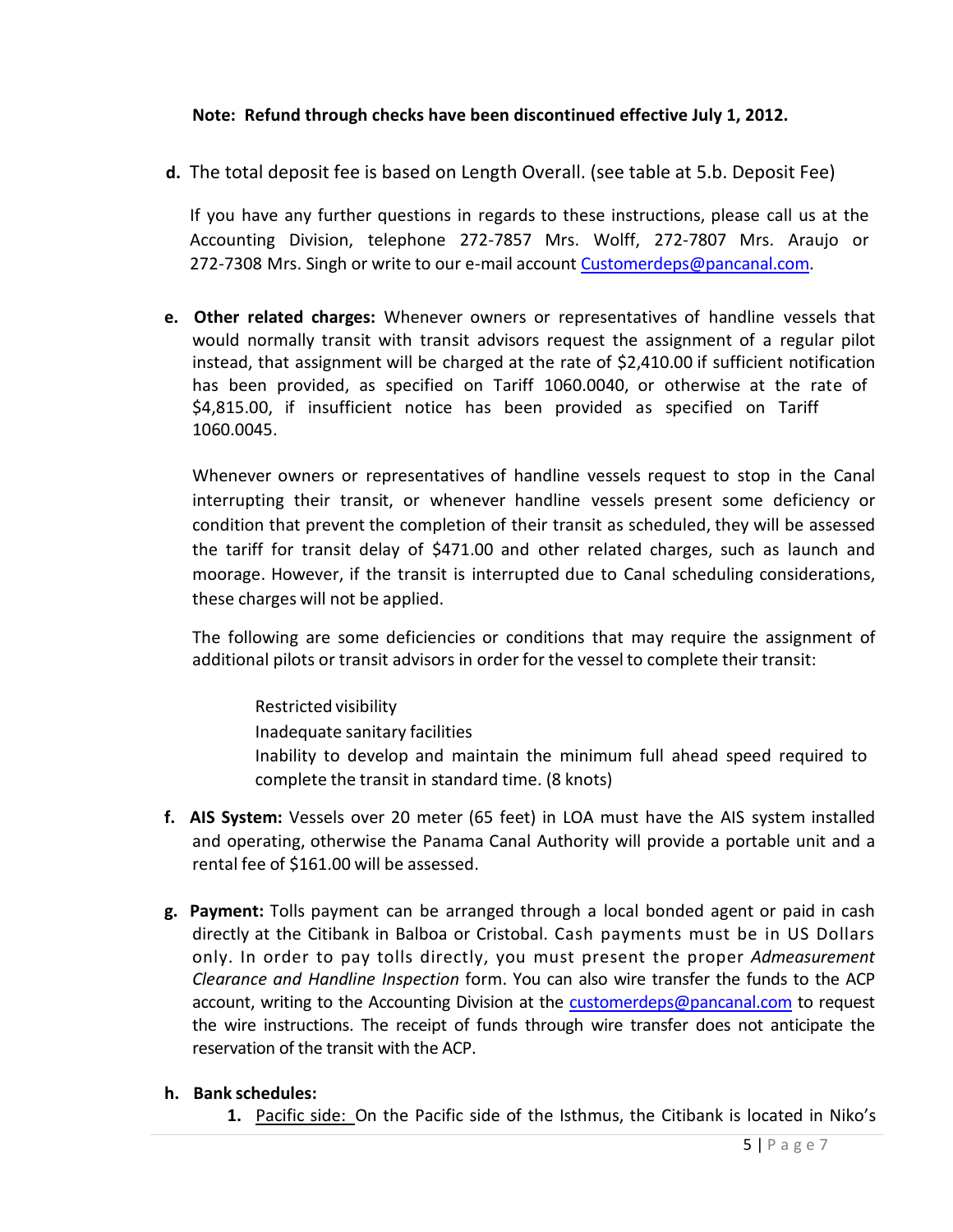Plaza in Balboa. The telephone number is (507) 314‐1596. Tolls may be paid between the hours of 8:30 a.m. and 3:30 p.m. from Monday to Friday. This office is closed for business on weekends and recognized holidays.

**2.** Atlantic side: On the Atlantic side of the Isthmus, the Citibank is located next to the Cristobal piers entrance. The telephone number is (507) 441‐6303 and (507) 441‐6144. Tolls may be paid between the hours of 8:30 a.m. and 3:30 p.m. from Monday to Friday. This office is closed for business on weekends and recognized holidays.

#### **6. TRANSIT SCHEDULE INFORMATION**

Information regarding transit date and time can be obtained from the Marine Traffic Scheduler only after the vessel has been cleared, transit requested and tolls paid. The telephone number of the scheduler is (507) 272‐4202 and should be contacted after 1800 hours the day of the inspection but prior to 60 days after the issuing date of the Handline Inspection form.

### **7. HANDLINE LOCKAGE PROCEDURES**

### **a. Types of Lockages**

There are three types of lockages available to yachts under 125' L.O.A. when transiting the Canal. They are: center chamber; sidewall, or alongside an ACP Tug. All vessels will be required to be capable of making a center chamber lockage. The other two options will be at the discretion of the Canal Port Captain.

**1. Center‐Chamber Lockage:** The vessel is held in the center of the chamber by two bow and two stern lines. This type of lockage requires four 125‐foot lines, recommended size not less than 7/8" in diameter, nor larger than 1 ½" in diameter. Locks personnel cannot handle lines any larger in diameter than this.

**1.1** *Nested* **Center‐Chamber Lockage:** This is where two or more handlines vessels perform the entire lockage tied up or "nested" alongside each other. This type of lockage is used when several handlines are transiting at the same time.

- **2. Sidewall Lockage:** This type of lockage uses two of the required 125‐foot lines to hold the vessel alongside the sidewall in the chamber, recommended rope size of not less than 7/8" in diameter, nor larger than 1  $\frac{1}{2}$ " in diameter. The walls of the locks are rough unfinished concrete, which can cause considerable damage to vessels not properly protected by fenders. Damage to masts or rigging on sailboats may also occur, if the turbulence causes the vesselsto roll and strike the sidewall.
- **3. Alongside an ACP Tug:** This type of lockage, when available, also uses two of the required 125‐foot lines, recommended size of not less than 7/8" in diameter, nor larger than  $1 \frac{1}{2}$ " in diameter rope. Availability of this type of lockage depends on the ship traffic for the day, and as such cannot be scheduled.